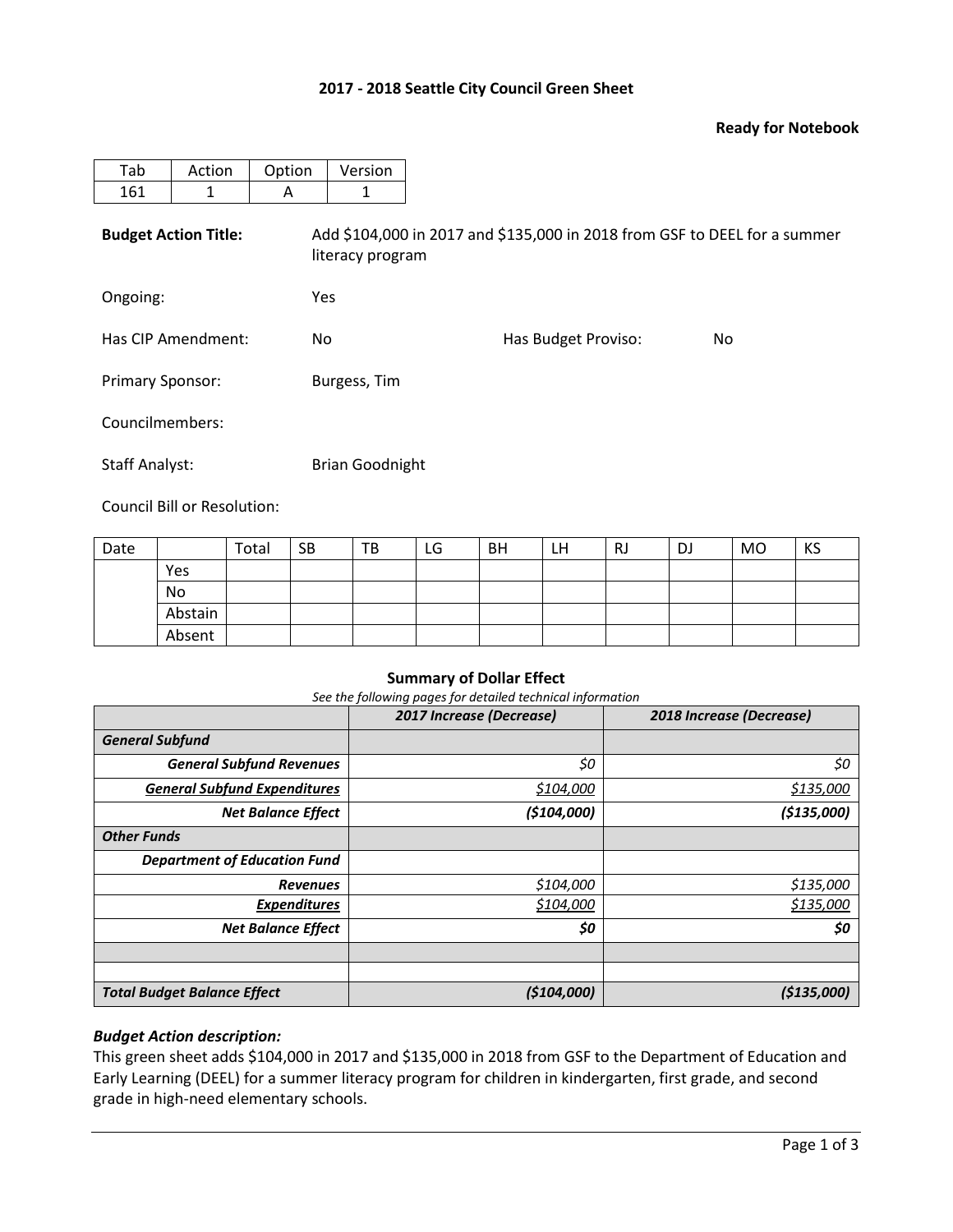| ่~⊾ | Action | Option | Version |
|-----|--------|--------|---------|
|     |        |        |         |

# **Background**

Children have a tendency to regress in their reading ability while they are away from school during the summer months, and this phenomenon appears to impact low-income children disproportionately. Summer literacy programs are designed to address this regression by providing access to reading materials in order to increase voluntary reading throughout the summer.